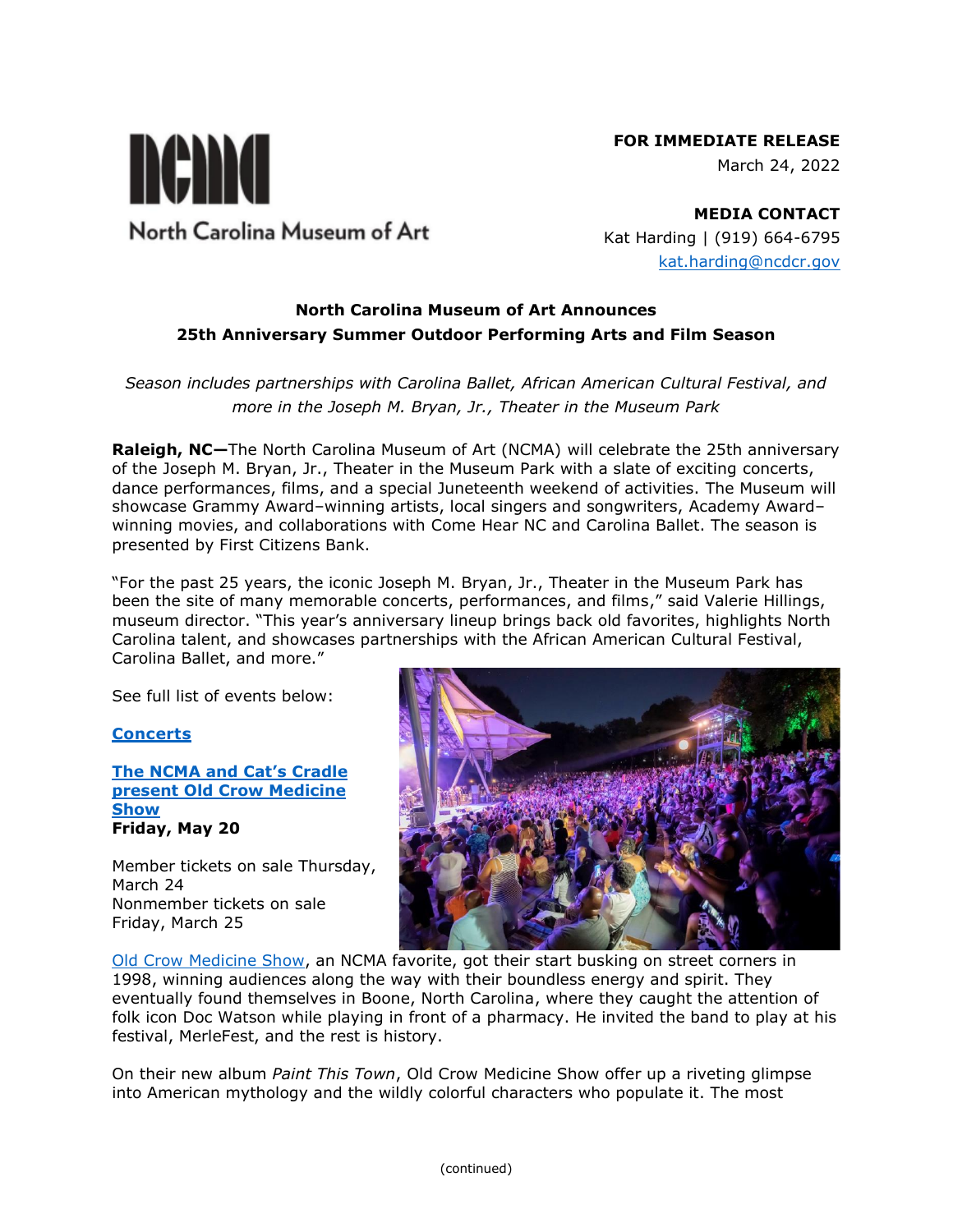incisive body of work yet from the Nashville-based roots band, the album pays homage to everyone from Elvis Presley to Eudora Welty while shedding a bright light on the darker aspects of the country's legacy. Fueled by Old Crow's freewheeling collision of Americana, old-time music, folk, and rock and roll, *Paint This Town* relentlessly pulls off the rare and essential feat of turning razor-sharp commentary into the kind of songs that inspire rapturous singing along.

#### **[Herbie Hancock](https://ncartmuseum.org/events/herbie-hancock/) Sunday, May 29**

Member tickets on sale Thursday, March 24 Nonmember tickets on sale Friday, March 25

There are few artists in the music industry who have had more influence on acoustic and electronic jazz and R and B than Herbie Hancock. As Miles Davis said, "Herbie was the step after Bud Powell and Thelonious Monk, and I haven't heard anybody yet who has come after him."

Now in the sixth decade of his professional life, Hancock remains where he has always been: at the forefront of world culture, technology, business, and music. In addition to being recognized as a legendary pianist and composer, he has been an integral part of every popular music movement since the 1960s. As a member of the Miles Davis Quintet that pioneered a groundbreaking sound in jazz, he also developed new approaches on his own recordings.

#### **[The Mavericks with Maggie Rose](https://ncartmuseum.org/events/the-mavericks-with-maggie-rose/) Wednesday, June 8**

**KRONOS** 

Member tickets on sale Thursday, March 24 Nonmember tickets on sale Friday, March 25

[The Mavericks,](https://www.themavericksband.com/) the eclectic rock and country group known for crisscrossing musical boundaries with abandon, has gone through three distinct phases since it was founded in Miami in 1989—an initial period of heady success in the 1990s, a long hiatus starting in 2003, and a triumphant reunion in 2012.

Now The Mavericks usher in the fourth phase of their evolution with the #1 *Billboard* debut of their first-ever all Spanish album, *En Español*, released on the band's own Mono Mundo label. Although all 12 tracks are in Spanish, the collection represents a diversity of musical styles and cultural traditions, from tender boleros to brassy mariachi to reimagined Afro-Cuban classics. *En Español* adds a striking assortment of genres—salsa, ska, norteño, mariachi—to The Mavericks' sturdy rock/country base. The foundation is solidly Latin with streaks of irreverent rock and twangy guitars running through it, all branded with the unmistakable Mavericks style.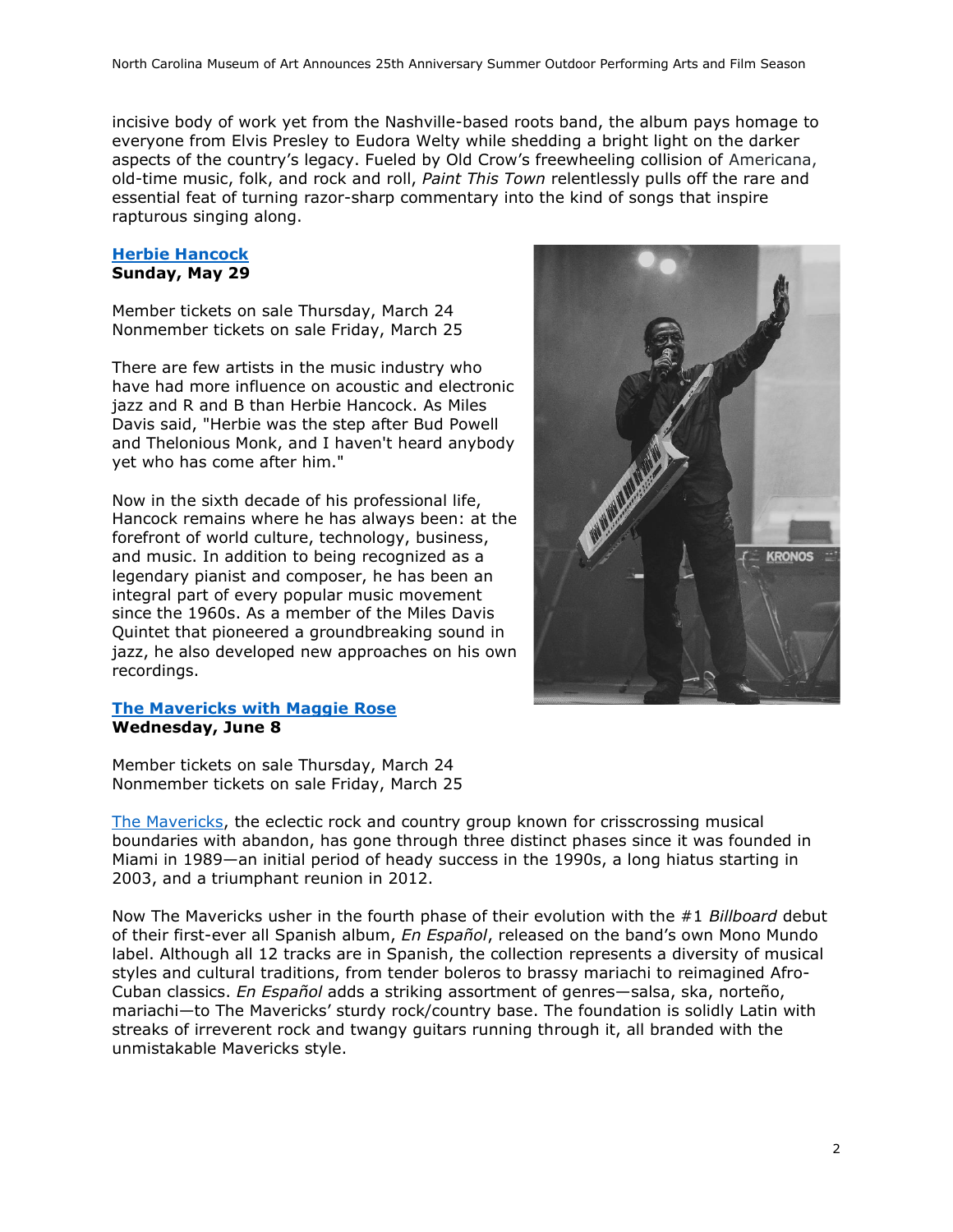#### **[Stephanie Mills with Special Guest Will Downing, Presented in Association with the](https://ncartmuseum.org/events/the-ncma-presents-in-association-with-the-african-american-cultural-festival-of-raleigh-and-wake-county-stephanie-mills-with-special-guest-will-downing/)  [African American Cultural Festival of Raleigh & Wake County](https://ncartmuseum.org/events/the-ncma-presents-in-association-with-the-african-american-cultural-festival-of-raleigh-and-wake-county-stephanie-mills-with-special-guest-will-downing/) Friday, September 2**

Member tickets on sale Thursday, March 31 Nonmember tickets on sale Friday, April 1

The NCMA is excited to welcome Grammy Award–winning singer, songwriter, actress, and Broadway star Stephanie Mills. Born in Brooklyn, New York, Mills started singing at the age of three and six years later starred in the Broadway musical *Maggie Flynn*. The New York native followed that up by winning the competitive Amateur Hour at the Apollo for six straight weeks and subsequently rose to stardom as Dorothy in the original Broadway run of the hit musical *The Wiz*. In 2015 Mills was cast as Aunt Em in the NBC live musical of *The Wiz* 40 years after her initial Broadway appearance in the production.

Her number one hit records include "I Have Learned to Respect the Power Of Love," "I Feel Good All Over," "You're Putting a Rush on Me," "Something in the Way You Make Me Feel," and "Home." Mills is the recipient of many prestigious awards, including Grammys, Tonys, NAACP Image Awards, and American Music Awards. She continues to do what she loves: travel around the country on tour and perform live in front of sold-out audiences, spreading love and empowering people to be their best.

### **[Lake Street Dive](https://ncartmuseum.org/events/the-ncma-presents-lake-street-dive/) Wednesday, September 14**

Member tickets on sale Thursday, March 31 Nonmember tickets on sale Friday, April 1

Since forming in 2004, [Lake Street Dive](https://www.lakestreetdive.com/about) have matched sophisticated musicianship with a fearless refusal to limit their sound. As shown on their most recent album, 2021's critically acclaimed *Obviously*, the Boston-bred band possesses a keen talent for combining sociopolitical commentary with immediately catchy pop gems. With their current lineup, comprised of founding members Rachael Price (vocals), Bridget Kearney (bass), and Michael Calabrese (drums)—as well as keyboardist/vocalist Akie Bermiss and touring guitarist James Cornelison—Lake Street Dive continue to create joyously soulful rock and roll with equal parts ingenuity, intelligence, and irresistible abandon.

Lake Street Dive have partnered with PLUS1 so that \$1 per ticket goes to supporting the Climate Justice Alliance and their work uniting frontline communities and organizations into a formidable force in the climate movement.

### **[The NCMA and Cat's Cradle present Watchhouse](https://ncartmuseum.org/events/the-ncma-and-cats-cradle-present-watchhouse/) Saturday, October 1, 8 pm**

Member tickets on sale Thursday, March 31 Nonmember tickets on sale Friday, April 1

Formerly known as Mandolin Orange, the beloved local duo founded by Andrew Marlin and Emily Frantz rose to ascendancy as a new flagbearer of the contemporary folk world, sweetly singing soft songs about the hardest parts of our lives, both as people and as a people.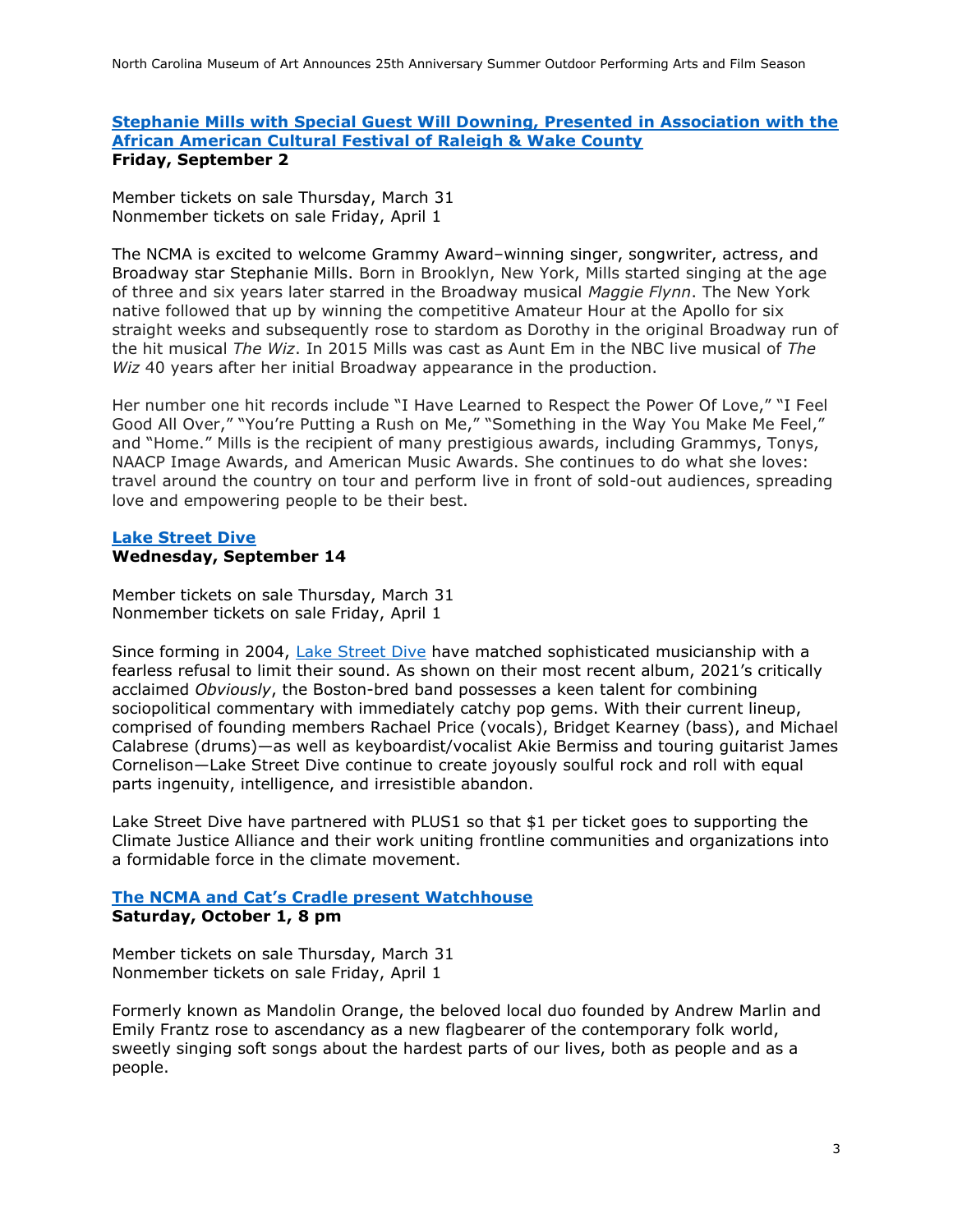Ready for a change, Marlin and Frantz found themselves writing a new kind of tune and thus evolved into the duo we now know as Watchhouse. The name, like their new record, represents their reinvention as a band at the regenerative edges of subtly experimental folk rock. Challenging as they are charming, their recent additions to an extensive catalog welcome lessons about what any of us might become when the night begins to break.

Alongside drummer Joe Westerlund, guitarist Josh Oliver, and bassist Clint Mullican, Marlin and Frantz indulge novel structures and textures. They have discarded neither their tenderness nor thoughtfulness; instead, they've enriched those essential qualities by submitting to the risks of new sounds, structures, and inputs.

### **[The NCMA and Come Hear NC present Music](https://ncartmuseum.org/events/the-ncma-and-come-hear-nc-present-music-at-the-museum-festival/) at the Museum Festival Saturday, October 8**

Free ticket reservation date coming soon

The Music at the Museum Festival is a day to celebrate North Carolina music, people, and places. The NCMA welcomes back five artists from the Museum's free livestreamed and PBS–broadcasted Music at the Museum series, this time to the Joseph M. Bryan, Jr., Theater in the Museum Park stage. The series started during the pandemic to showcase diverse North Carolina bands that represent our state's rich musical landscape. Recorded in the Museum galleries and presented with Come Hear North Carolina, this virtual concert series kicked off September 1, 2020, and premiered on PBS NC in April 2021.

## **Juneteenth Weekend**



**[Juneteenth Joy: A Celebration of Freedom and Gospel Music](https://ncartmuseum.org/events/juneteenth-joy-a-celebration-of-freedom-and-gospel-music/) Friday, June 17**

Tickets on sale now

Kick off the Juneteenth weekend with the live, in-person concert Juneteenth Joy: A Celebration of Freedom and Gospel Music. This special event features GRAMMY®- and Dove-nominated artist Kelontae Gavin, GRAMMY® and Stellar Award–winning vocalists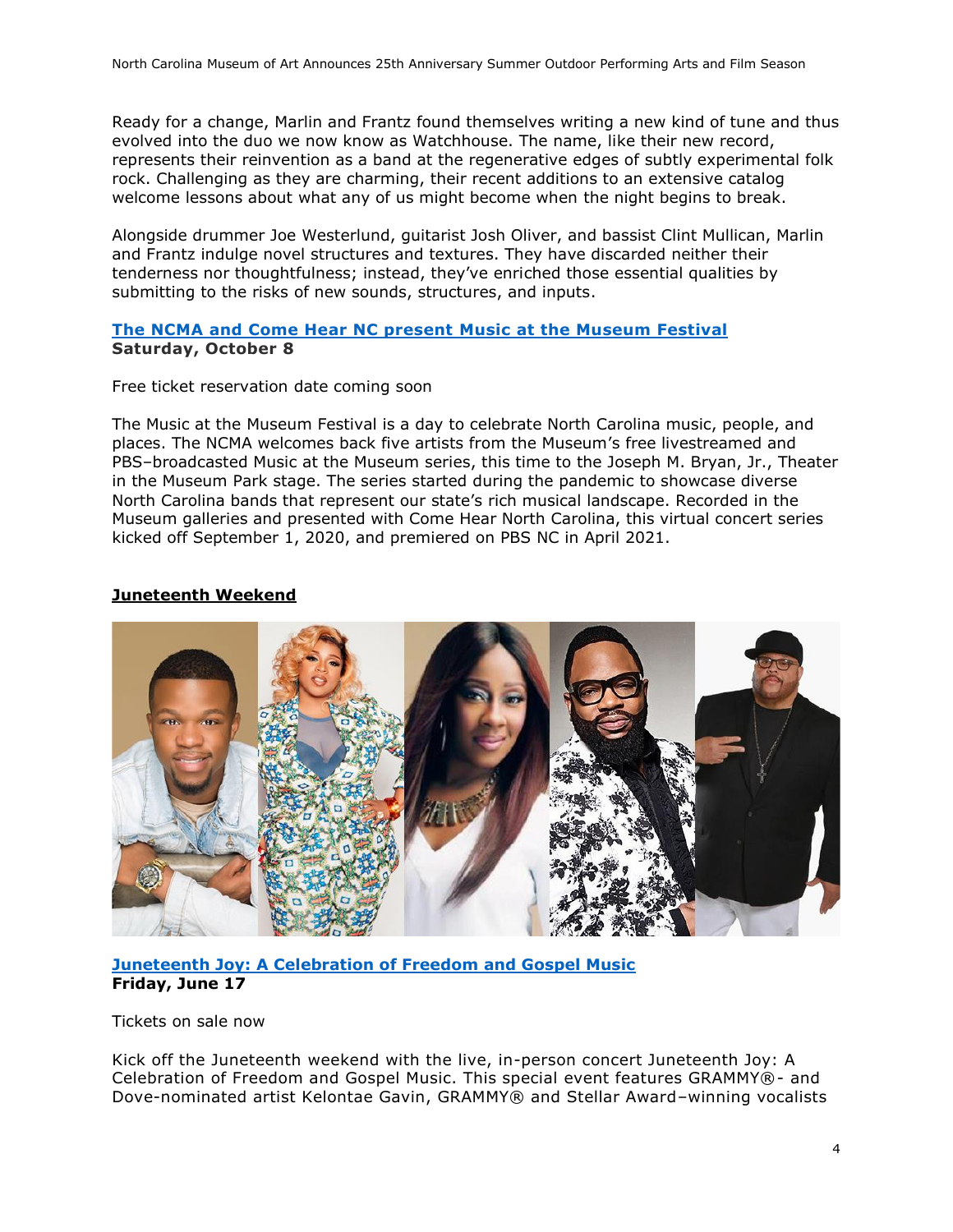Kierra Sheard-Kelly and Le'Andria Johnson, and GRAMMY®, Stellar, and Dove Award– winning gospel music legends Bishop Hezekiah Walker & LFC and Fred Hammond.

#### **Kelontae Gavin**

Whether you know the 21-year-old gospel music sensation Kelontae Gavin as the viral "Cafeteria Singer," a *Billboard*-charting artist, or a Stellar and Dove Award nominee, chances are you don't know his full story. Gavin's first album, *The Higher Experience*, was released in April 2018. It debuted at number two on *Billboard*'s Top Gospel Albums chart. "No Ordinary Worship" spent nearly a year on the Gospel Airplay chart. In 2019 Gavin was nominated for four Stellar Awards and nominated for a Dove Award (for New Artist of the Year). "Hold Me Close" is the first single from his forthcoming second live album, *The N.O.W. Experience* (RCA Inspiration) was released on March 5, 2021.

### **Kierra Sheard-Kelly**

Kierra Sheard-Kelly is no stranger to breaking new ground. After all, the young dynamo grew up with two gospel barrier-breakers as role models: mother Karen Clark Sheard, a member of legendary group the Clark Sisters, and grandmother/Clark matriarch Dr. Mattie Moss Clark. Now the Grammy and Stellar Award–winning artist is back with her first project in five years. Released on her family's Karew Entertainment label and dropping April 17, the highly anticipated album has already produced the genre-blurring hits "Don't Judge Me," featuring Missy Elliott, and "It Keeps Happening."

#### **Le'Andria Johnson**

Grammy Award–winning recording artist Le'Andria Johnson has taken the gospel music scene by storm since being crowned the season three winner of BET's Sunday Best in 2010. In 2011 Johnson received her first Grammy Award for Best Gospel/Contemporary Christian Music performance for her debut single, "Jesus." In 2019 she released the prolific song "Deliver Me" with Grammy and Stellar Award–winning producer and recording artist Donald Lawrence. They earned a *Billboard* No. 1 hit with "This Is My Exodus (Deliver Me)." The song spent four weeks at No. 1 on *Billboard*'s Gospel Airplay chart in 2019 and remained on *Billboard*'s Gospel Streaming Songs chart for 115 weeks. It was recently certified gold by the Recording Industry Association of America (RIAA).

#### **Hezekiah Walker**

Hezekiah Walker's signature sound has set an international standard in gospel music. Walker, the multiple Grammy Award–winning, newly inducted Gospel Music Hall of Famer, continues to uplift the masses with inspirational songs that focus on maintaining faith and overcoming life's daunting moments. The year 2022 marks 36 years in the music industry for Walker. He has earned multiple music awards and two Grammys for Best Gospel Album for *Live in Atlanta at Morehouse College* in 1994 and *Love Is Live!* in 2001.

#### **Fred Hammond**

For more than 40 years, music lovers around the world have known Grammy Award– winning artist Fred Hammond as a gifted vocalist, songwriter, musician, producer, and arranger. But as his peers and supporters alike have so reverently declared, he is without debate the architect behind the creation of a genre of gospel music called Urban Praise and Worship. As a result Hammond has become one of the most respected names in the music industry. *Essence* magazine (2017 Collector's Edition) named him one of the 50 greatest male singers of all time. Hammond has been hailed as an inspirational music icon whose music reaches people from all walks of life.

### **Juneteenth Joy: The Sound, Fashion, and Cinema of Freedom Saturday, June 18**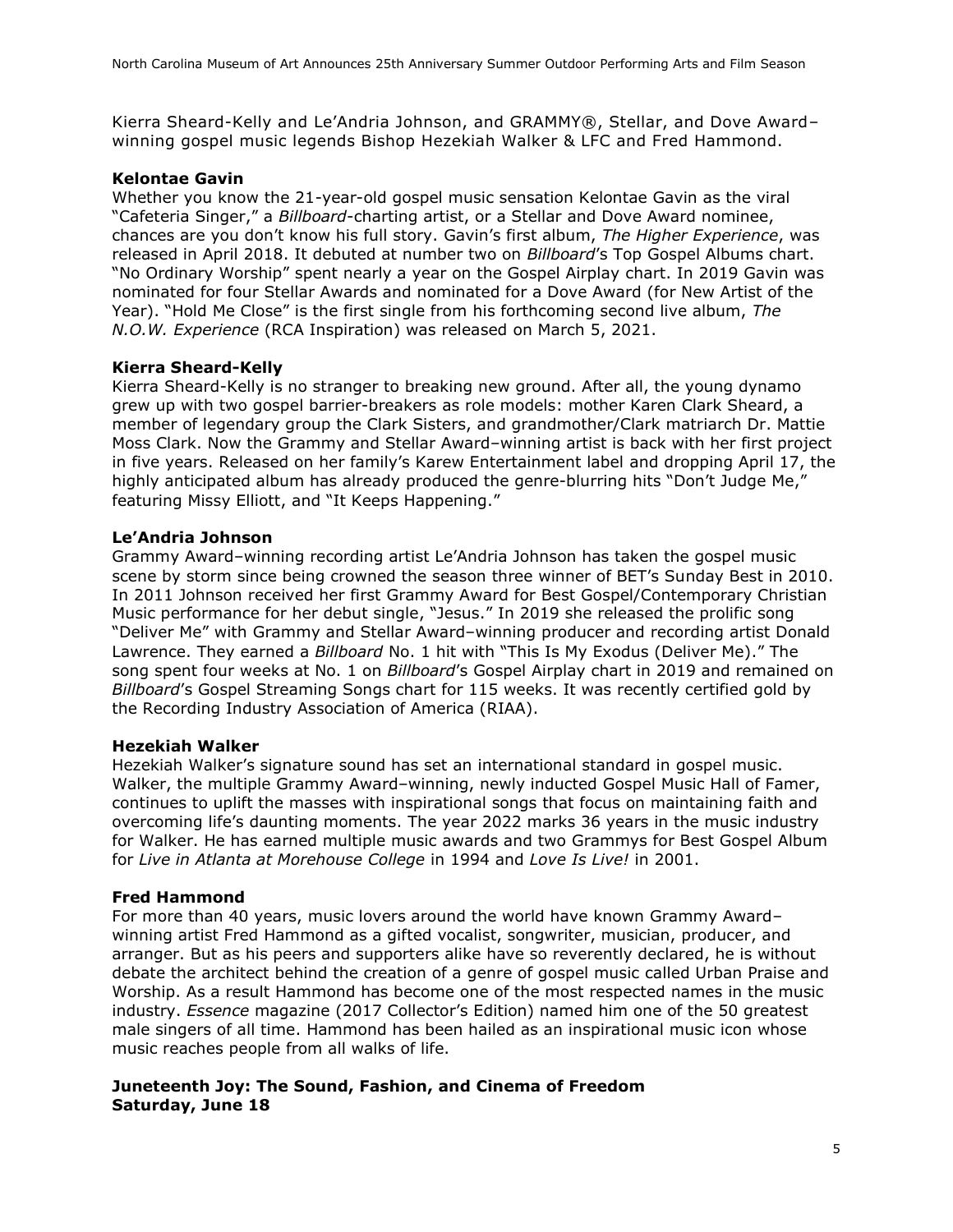Member tickets on sale Friday, April 15 Nonmember tickets on Saturday, April 16

Join the NCMA to celebrate Black culture, wear iconic 1960s fashions, and remember the music as people fought for civil rights in the United States. This event features a dance party with grooves from all soul genres followed by a screening of the Oscar-nominated documentary *Summer of Soul*, directed by Ahmir "Questlove" Thompson.

- MUSIC: DJ Set and Dance Party 6–8 pm
- FILM SCREENING: *Summer of Soul* 8:30 pm

#### **NCMA Groove**

The NCMA Groove series celebrates music  $+$  joy  $+$  people with DJ-set dance parties in the Museum Park.

**[NCMA Groove: The Joy](https://ncartmuseum.org/events/ncma-groove-the-joy-of-soul/) of Soul** Sunday, July 17, 3 pm

#### **[NCMA Groove: The Joy](https://ncartmuseum.org/events/ncma-groove-the-joy-of-latinx-music-2/) of Latinx Music**

Sunday, September 18, 3 pm

#### **Dance**

# **Choreographers Spotlight Series sponsored by Carolina Ballet**

Friday, August 26

Ticket information coming soon

The NCMA and Carolina Ballet are excited to announce the second annual Choreographers Spotlight. This year's program features original works by Ja'Malik, Heather Maloy, and Sokvannara Sar and will be performed on the outdoor stage of the Joseph M. Bryan, Jr., Theater in the Museum Park. The event starts with a master class with Zalman Raffael, Carolina Ballet artistic director, and a conversation with the guest choreographers and Moses T. Alexander Greene, the Museum's director of film and performing arts, before the original works are performed.

#### **[Film](https://ncartmuseum.org/series/summer-films/)**

#### **Tickets**

Free for members and children 6 and under, but tickets required for entry \$7 Nonmembers (plus taxes and fees)

Member tickets on sale Wednesday, May 18 Nonmembers tickets on sale Friday, May 20

*[Encanto](https://ncartmuseum.org/events/outdoor-films-encanto/)* Friday, June 24, 8:30 pm

*[Soul](https://ncartmuseum.org/events/outdoor-films-soul/)* Saturday, June 25, 8:30 pm

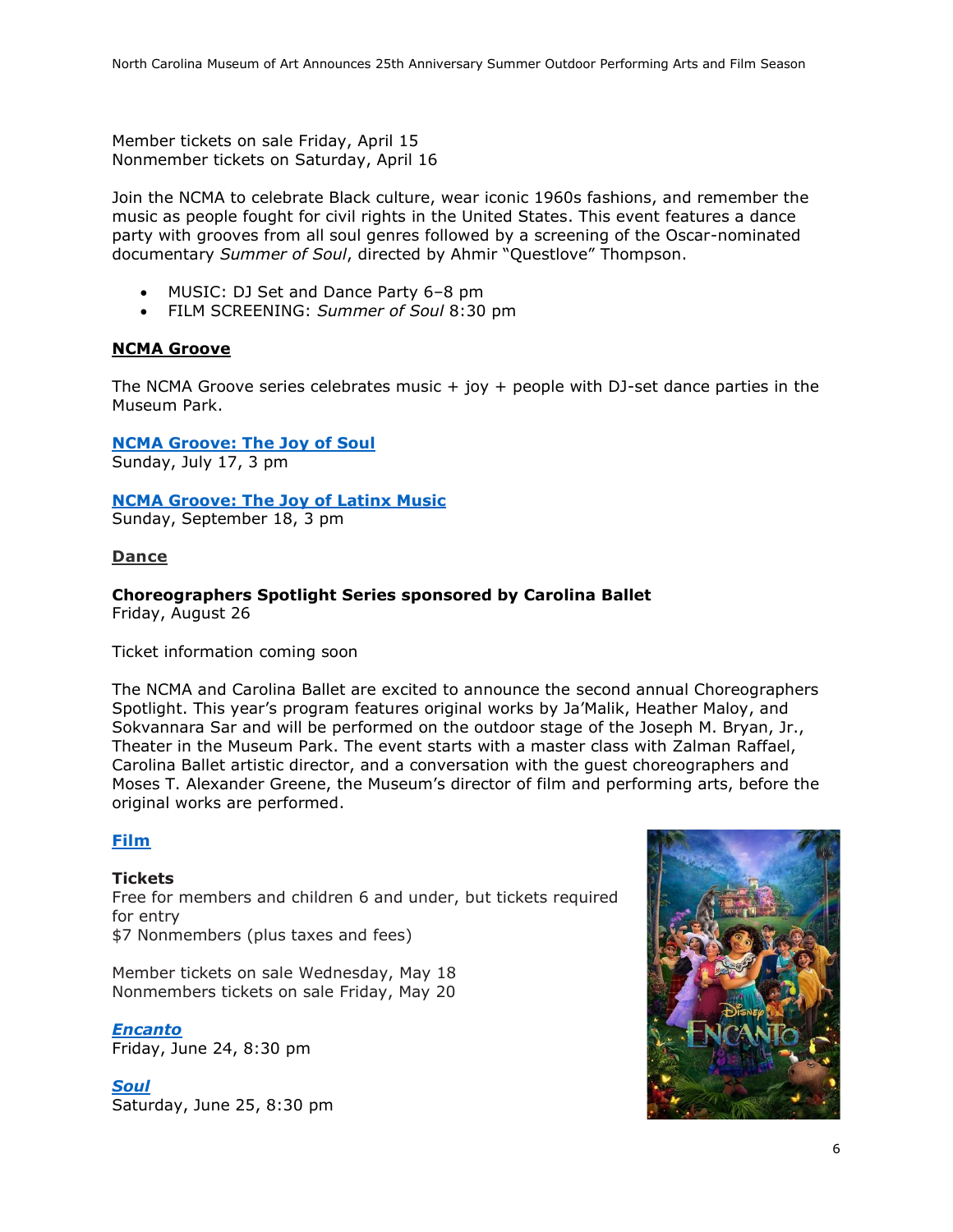*[Spider-Man: No Way Home](https://ncartmuseum.org/events/outdoor-films-spider-man-no-way-home/)* Friday, July 8, 8:30 pm

*[Shang-Chi and the Legend of the Ten Rings](https://ncartmuseum.org/events/outdoor-films-shang-chi-and-the-legend-of-the-ten-rings/)* Saturday, July 9, 8:30 pm

*Dune* **[\(2021\)](https://ncartmuseum.org/events/outdoor-films-dune/)** Saturday, July 23, 8:30 pm

*[Judas and the Black Messiah](https://ncartmuseum.org/events/outdoor-films-judas-and-the-black-messiah/)* Saturday, July 30, 8:30 pm

*[Nightmare Alley](https://ncartmuseum.org/events/outdoor-films-nightmare-alley/)* Saturday, August 6, 8:30 pm

*[Nomadland](https://ncartmuseum.org/events/outdoor-films-nomadland/)* Saturday, August 13, 8:30 pm

*[West Side Story](https://ncartmuseum.org/events/outdoor-films-west-side-story/)* **(2021)** Saturday, August 27, 8:30 pm

## **Season Presenting Sponsor:**



First Citizens Bank

## **Image Captions (top to bottom):**

Joseph M. Bryan, Jr. Theater in the Museum Park.

Herbie Hancock, photo by Nick LeTellier.

Juneteenth Joy performers.

*Encanto* movie poster.

#### **# # #**

#### **About the North Carolina Museum of Art**

The North Carolina Museum of Art's collection spans more than 5,000 years, from antiquity to the present, making the institution one of the premier art museums in the South. The Museum's collection provides educational, aesthetic, intellectual, and cultural experiences for the citizens of North Carolina and beyond. The 164-acre Museum Park showcases the connection between art and nature through site-specific works of environmental art. The Museum offers changing special exhibitions, classes, lectures, family activities, films, and concerts.